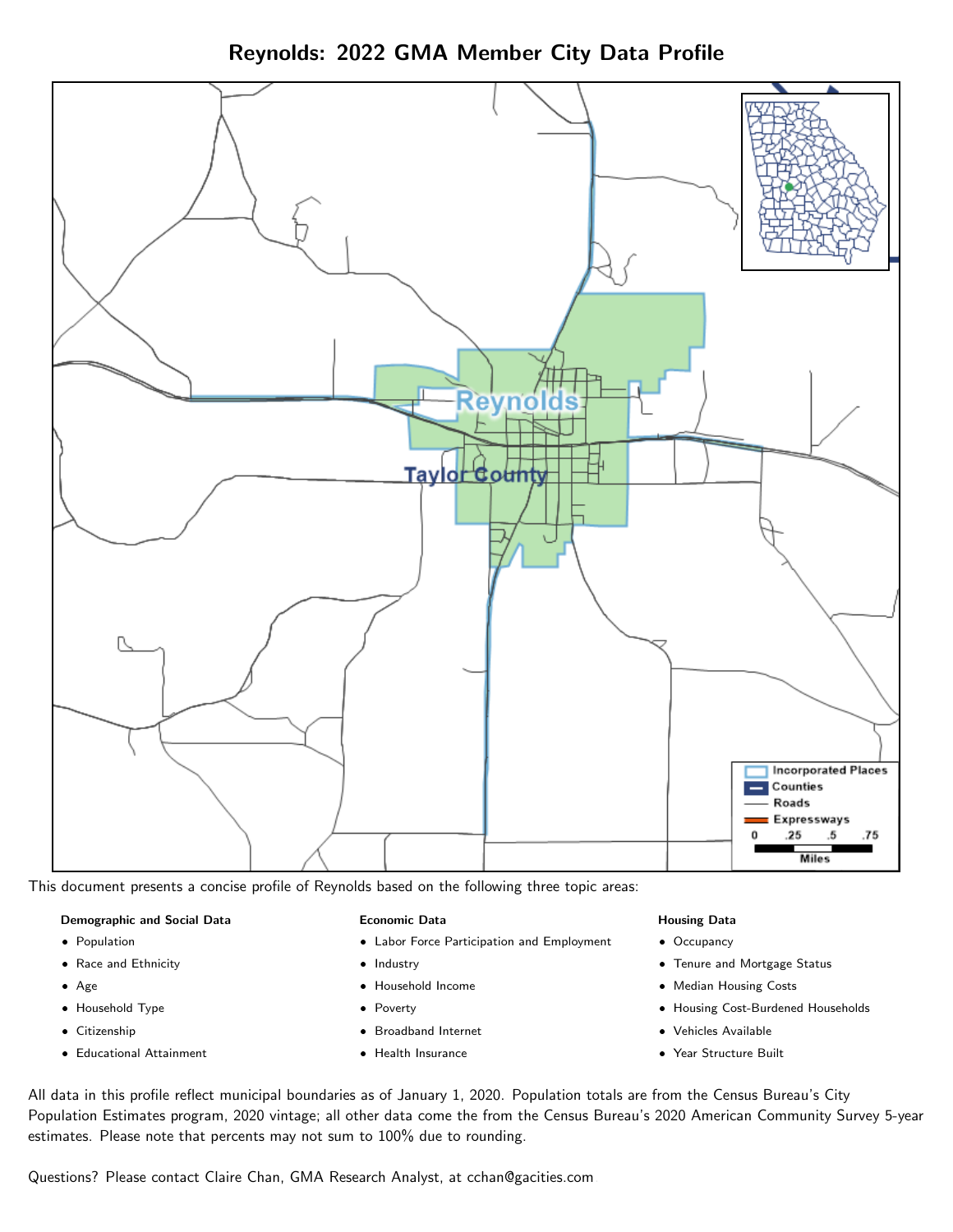# Reynolds: Demographic and Social



0% 2% 4% 6% 8% Male <u>Januar Female</u> 8% 6% 4% 2% 85 and over 80-84 75-79 70-74 65-69 60-64 55-59 50-54 45-49 40-44 35-39 30-34 25-29 20-24 15-19  $10-14$ 5-9 Under 5

**Citizenship** 

Age

| Native Born<br>100% |  |
|---------------------|--|
|                     |  |

Source: American Community Survey, 2020 5-year estimates, table B05002 Source: American Community Survey, 2020 5-year estimates, table B15002

Race and Ethnicity



Source: U.S. Census Bureau, City Population Estimates, 2020 vintage Source: American Community Survey, 2020 5-year estimates, table B03002



Source: American Community Survey, 2020 5-year estimates, table B01001 Source: American Community Survey, 2020 5-year estimates, table B11001

### Educational Attainment



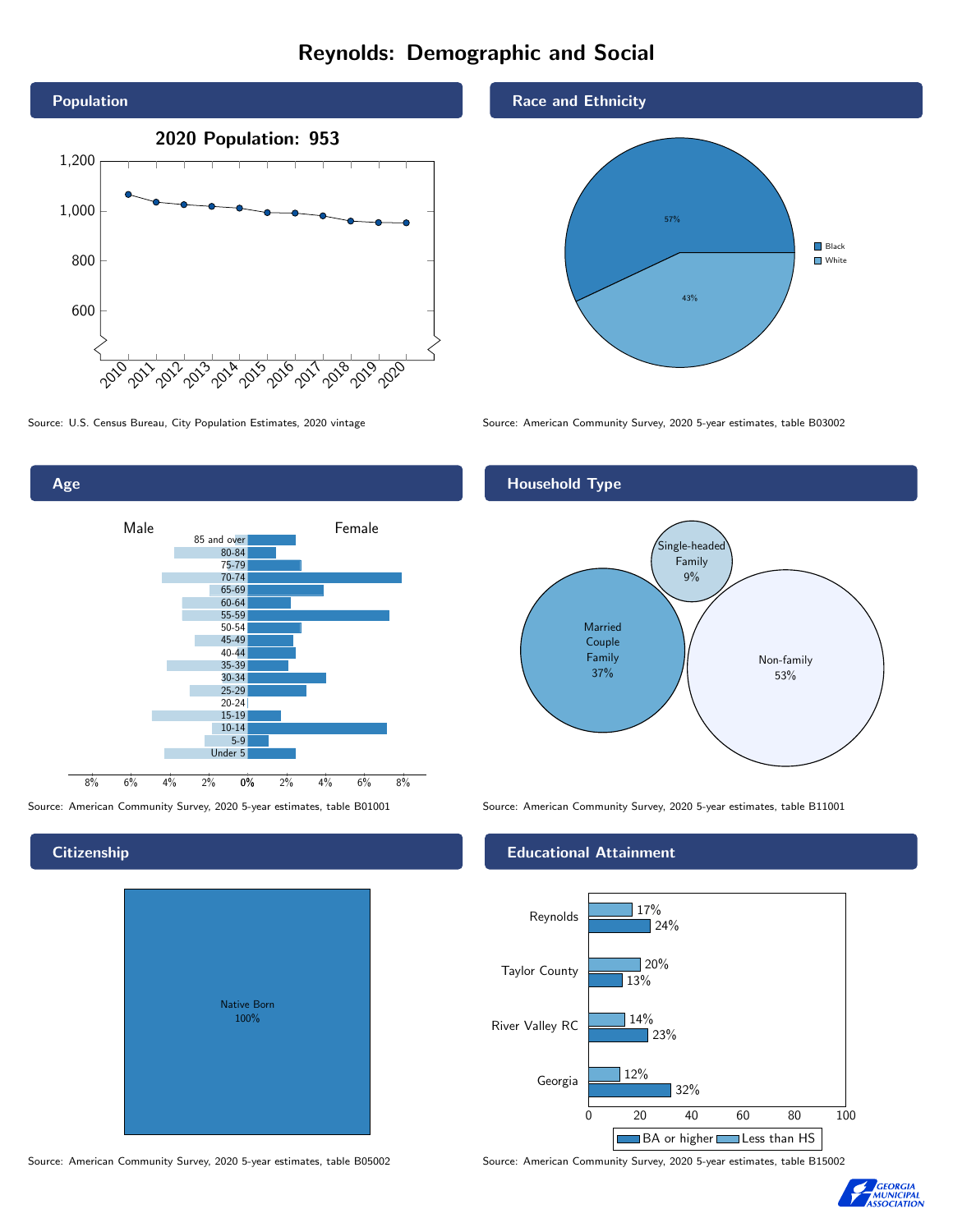# Reynolds: Economic



Source: American Community Survey, 2020 5-year estimates, table B23001 Note: Unemployment rate is based upon the civilian labor force.

## Household Income 0 50,000 100,000 150,000 200,000 250,000 Georgia River Valley RC Taylor County Reynolds \$85,691 \$66,210 \$45,813 \$49,301 \$61,224 \$45,843 \$28,550 \$32,917 Mean Median

Source: American Community Survey, 2020 5-year estimates, tables B19013 and B19025 Source: American Community Survey, 2020 5-year estimates, table B17010

Broadband Internet No 46% Yes 54%

# Industry

| Agriculture, forestry, fishing and hunting, and mining      | $0\%$ |
|-------------------------------------------------------------|-------|
| Construction                                                | $2\%$ |
| Manufacturing                                               | 12%   |
| <b>Wholesale Trade</b>                                      | $0\%$ |
| Retail Trade                                                | $7\%$ |
| Transportation and warehousing, and utilities               |       |
| Information                                                 |       |
| Finance and insurance, real estate, rental, leasing         |       |
| Professional, scientific, mgt, administrative, waste mgt    |       |
| Educational services, and health care and social assistance |       |
| Arts, entertainment, recreation, accommodation, food        |       |
| service                                                     |       |
| Other services, except public administration                |       |
| Public administration                                       |       |

Source: American Community Survey, 2020 5-year estimates, table C24030

# Poverty



#### Health Insurance



Source: American Community Survey, 2020 5-year estimates, table B28002 Source: American Community Survey, 2020 5-year estimates, table B18135